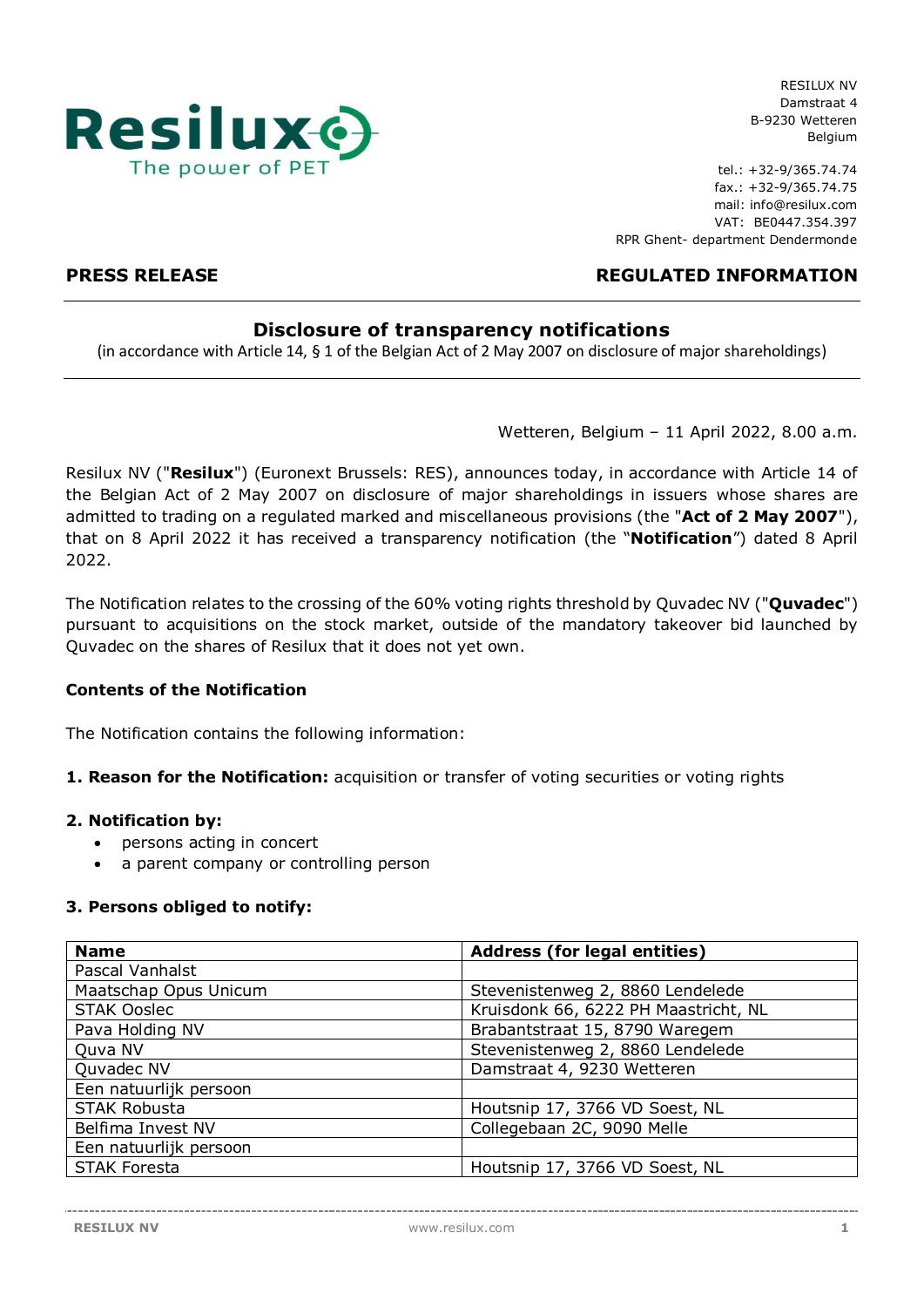

RESILUX NV Damstraat 4 B-9230 Wetteren Belgium

tel.: +32-9/365.74.74 fax.: +32-9/365.74.75 mail: info@resilux.com VAT: BE0447.354.397 RPR Ghent- department Dendermonde

# **PRESS RELEASE REGULATED INFORMATION**

| <b>NV</b><br><b>1000</b><br>adıneci | Melle<br>9090<br>ንር<br>piledebaan<br><u>_ _ .</u> |
|-------------------------------------|---------------------------------------------------|
| NV<br>،دەھىرا                       | Melle<br>9090<br>ጋር<br>Collegebaan<br>--          |

- **4. Date of the transaction:** 6 April 2022
- **5. Denominator:** 2,005,603
- **6. Thresholds crossed:** 60%

### **7. Details of the Notification:**

| <b>Voting rights</b>         | <b>Previous</b><br>notification | <b>After the transaction</b> |                 |                    |                 |  |
|------------------------------|---------------------------------|------------------------------|-----------------|--------------------|-----------------|--|
| <b>Holders of voting</b>     | # of voting rights              | # of voting rights           |                 | % of voting rights |                 |  |
| rights                       |                                 | <b>Connected</b>             | <b>Separate</b> | <b>Connected</b>   | <b>Separate</b> |  |
|                              |                                 | to                           | from            | to                 | from            |  |
|                              |                                 | securities                   | securities      | securities         | securities      |  |
| Pascal Vanhalst              | $\mathbf 0$                     | 0                            | $\Omega$        | $0.00\%$           | $0.00\%$        |  |
| Maatschap<br>Opus            | $\overline{0}$                  | $\overline{0}$               | $\Omega$        | $0.00\%$           | $0.00\%$        |  |
| Unicum                       |                                 |                              |                 |                    |                 |  |
| <b>STAK Ooslec</b>           | $\mathbf 0$                     | $\mathbf 0$                  | $\mathbf 0$     | 0.00%              | 0.00%           |  |
| Pava Holding NV              | $\mathbf 0$                     | $\overline{0}$               | $\mathbf 0$     | 0.00%              | 0.00%           |  |
| Quva NV                      | $\overline{0}$                  | $\overline{0}$               | $\overline{0}$  | $0.00\%$           | 0.00%           |  |
| Quvadec NV                   | 1,153,484                       | 1,203,621                    | $\overline{0}$  | 60,01%             | 0.00%           |  |
| Subtotal                     | 1,153,484                       | 1,203,621                    | $\overline{0}$  | 60,01%             | $0.00\%$        |  |
| natuurlijk<br>Een<br>persoon | $\mathbf{0}$                    | $\mathbf 0$                  | $\overline{0}$  | 0.00%              | 0.00%           |  |
| <b>STAK Robusta</b>          | $\mathbf 0$                     | $\mathbf 0$                  | $\mathbf 0$     | 0.00%              | $0.00\%$        |  |
| Belfima Invest NV            | $\mathbf 0$                     | $\mathbf 0$                  | $\overline{0}$  | 0.00%              | 0.00%           |  |
| natuurlijk<br>Een            | $\mathbf 0$                     | $\overline{0}$               | $\overline{0}$  | $0.00\%$           | $0.00\%$        |  |
| persoon                      |                                 |                              |                 |                    |                 |  |
| <b>STAK Foresta</b>          | $\mathbf 0$                     | $\mathbf 0$                  | $\mathbf 0$     | 0.00%              | $0.00\%$        |  |
| Tradidec NV                  | $\overline{0}$                  | $\overline{0}$               | $\overline{0}$  | 0.00%              | $0.00\%$        |  |
| Valuedec NV                  | $\mathbf 0$                     | $\mathbf 0$                  | $\overline{0}$  | 0.00%              | $0.00\%$        |  |
| Subtotal                     | $\overline{0}$                  | $\overline{0}$               | $\overline{0}$  | $0.00\%$           | $0.00\%$        |  |
|                              | <b>TOTAL</b>                    | 1,203,621                    | $\mathbf 0$     | 60,01%             | 0.00%           |  |

## **8. Chain of controlled undertaking through which the holding is effectively held:**

Pascal Vanhalst controls maatschap Opus Unicum. Maatschap Opus Unicum controls STAK Ooslec. STAK Ooslec controls Pava Holding NV. Pava Holding NV controls Quva NV. Quva NV controls Quvadec NV.